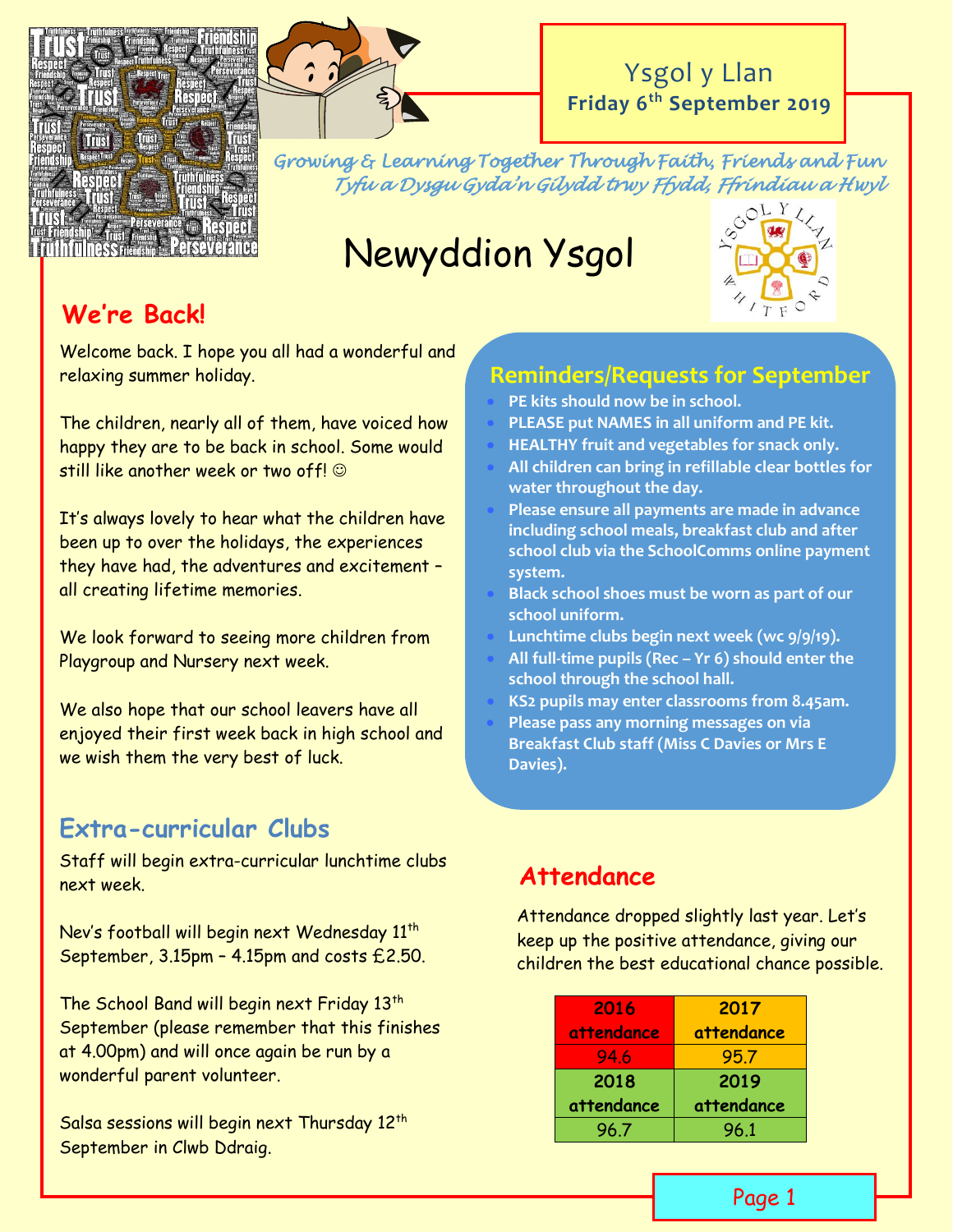#### Ysgol y Llan Newsletter Page 2

#### **Reception & Nursery**

We still have places in Nursery and Reception. If you know of anyone looking for a school, please share this information with them.





**Ysgol Y Llan Places currently available! Contact the School Office** Phone: 01745 560431 Email: whmail@hwbcymru.net

If you remember, last term, the children all took part in an exciting whole school project. The main piece is displayed below and further images can be found on our last newsletter

#### [http://www.ysgolyllan.co.uk/uploads/6/0/9/8/](http://www.ysgolyllan.co.uk/uploads/6/0/9/8/60987703/monday_22nd_july_2019.pdf) [60987703/monday\\_22nd\\_july\\_2019.pdf](http://www.ysgolyllan.co.uk/uploads/6/0/9/8/60987703/monday_22nd_july_2019.pdf)

We still need to fix the mosaic to the external wall. The art work is extremely heavy and will need several people to put it up. If you or your company think that you can help us, it would be very much appreciated.

Please contact the school office if you can help. Thank you!





# **Whole School Mosaic Project School Term Dates 2019 - 2020**

| <b>Autumn Term 2019</b>             |                 |                           |  |
|-------------------------------------|-----------------|---------------------------|--|
| <b>School Closed (Training day)</b> | <b>Monday</b>   | 2 <sup>nd</sup> September |  |
| <b>School Opens</b>                 | Tuesday         | 3rd September             |  |
| School Closes (Half term)           | Thursday        | 24 <sup>th</sup> October  |  |
| <b>School Closed (Training day)</b> | Friday          | 25 <sup>th</sup> October  |  |
| <b>School Opens</b>                 | Monday          | 4 <sup>th</sup> November  |  |
| <b>School Closes</b>                | Friday          | 20 <sup>th</sup> December |  |
| <b>Spring Term 2020</b>             |                 |                           |  |
| <b>School Opens</b>                 | Monday          | 6 <sup>th</sup> January   |  |
| School Closes (Half term)           | Friday          | 14 <sup>th</sup> February |  |
| <b>School Opens</b>                 | Monday          | 24 <sup>th</sup> February |  |
| <b>School Closes</b>                | Friday          | 3rd April                 |  |
| Summer Term 2020                    |                 |                           |  |
| <b>School Opens</b>                 | Monday          | 20 <sup>th</sup> April    |  |
| <b>School Closed (May Day)</b>      | Friday          | 8 <sup>th</sup> May       |  |
| School Closes (Half term)           | Wednesday       | 20 <sup>th</sup> May      |  |
| <b>School Closed (Training day)</b> | <b>Thursday</b> | 21st May                  |  |
| <b>School Closed (Training day)</b> | <b>Friday</b>   | 22 <sup>nd</sup> May      |  |
| <b>School Opens</b>                 | Monday          | $1st$ June                |  |
| <b>School Closes</b>                | Friday          | 17 <sup>th</sup> July     |  |
| <b>School Closed (Training day)</b> | Monday          | 20 <sup>th</sup> July     |  |

#### **New Year, New Topics!**

A class topic letter should be coming out shortly to give you further news information about what your children will be covering this term. Talking to your children about their topics at home will inevitably engage them with their learning and may provide opportunities for you to support them at home.

The topics this term are:

Dosbarth 1 – Do you want to be friends? Dosbarth 2 – Dinosaur Planet Dosbarth 3 – Y Byd Mawr – Our World Dosbarth 4 – Y Byd Mawr – Our World

Dosbarth 3 & 4 will be working together on a whole key stage topic this term.